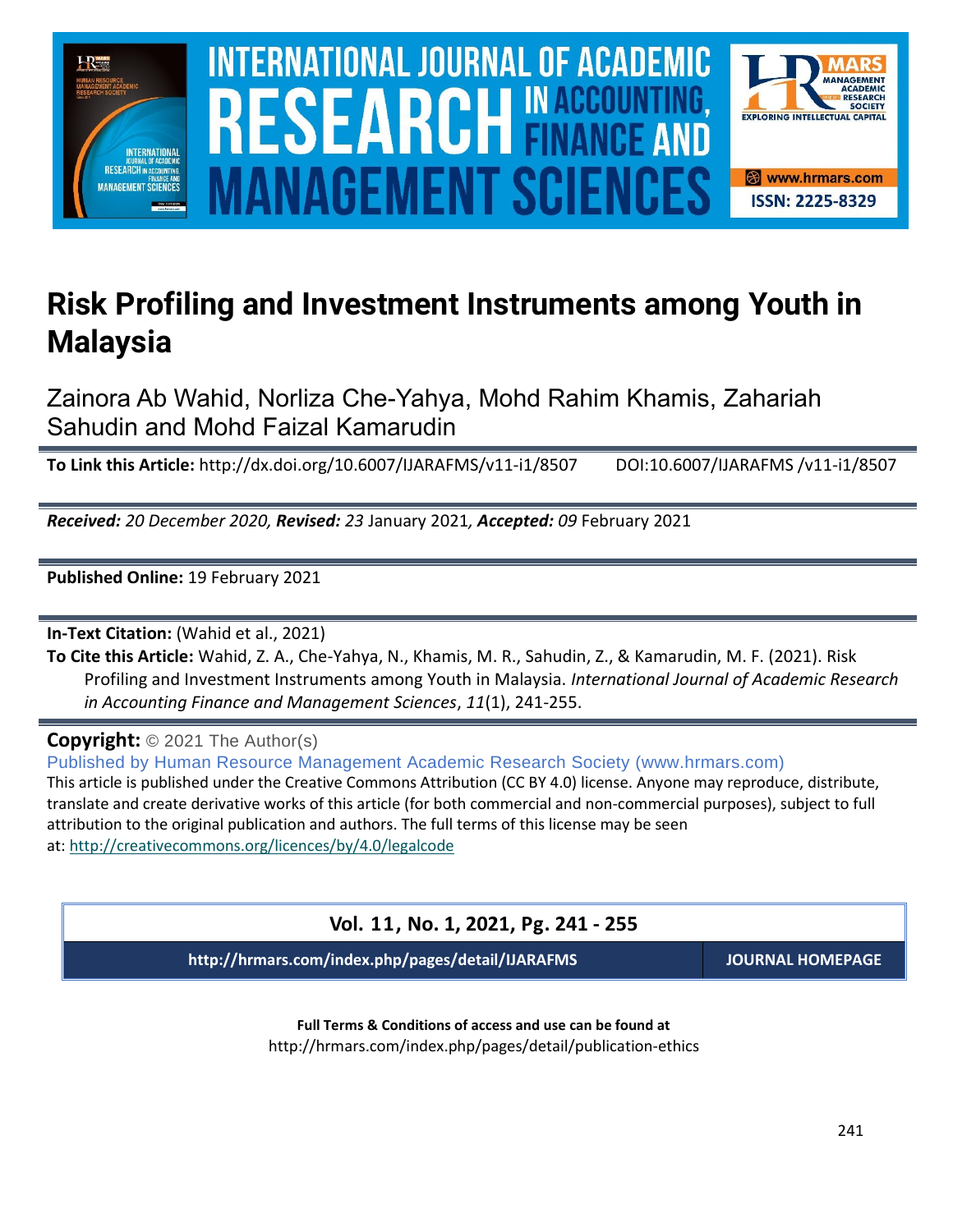

# **Risk Profiling and Investment Instruments among Youth in Malaysia**

Zainora Ab Wahid, Norliza Che-Yahya, Mohd Rahim Khamis, Zahariah Sahudin and Mohd Faizal Kamarudin

Faculty of Business and Management, Universiti Teknologi MARA (UiTM), Puncak Alam Campus, Selangor, Malaysia Email: norliza9911@uitm.edu.my

# **Abstract**

The investment instruments in a financial market can be in various form such as common stocks (shares in a stock exchange), unit trust (government-backed and private) and money market instruments. Each of these instruments has their own risk characteristics that require a sufficient level of understanding on the risk tolerance level that people do not always comprehend. It is argued that only after the understanding of one's risk profile an individual will be ready to invest optimally. This is because the misunderstanding of the risk tolerance level will result in mismatching between risk profile and the type of instruments hence increasing the chances of losses in investment. Thus, it is crucial for potential investors to understand their risk profile before they can even select for any of the instruments to invest. In order to resolve the above issue, this study is developed to facilitate individuals to recognize the amount of risk that they can absorb in order to help them identify the suitable types of investment instruments to participate in. In other words, this study aims to propose a conceptual framework to facilitate individuals in identifying their risk profile before embarking in any types of investments. This study will broaden the scope of literature in this area by providing evidence on Malaysian environment exclusively from the perspective of generation Y and Z. **Keywords:** Risk Profiling, Investment Instruments, Youth, Malaysia

# **Introduction**

Identifying the risk profile of investors is one of the most important and fundamental elements in investment. An investment has both return and risk that investors should address objectively especially the risk aspect. Risk on investment can be recognized as the probability of losses relative to the predicted returns on any investment's instrument. In other words, risk is a tool to measure the level of uncertainty of realizing the returns as expected by investors. The risk level of investors is argued to be positively related to their level of risk tolerance which a sufficient understanding on their ability and willingness to absorb "large swings" in the value of their investments are the initial element to be attended to. It is argued that investors tend to be panic and initiate an inappropriate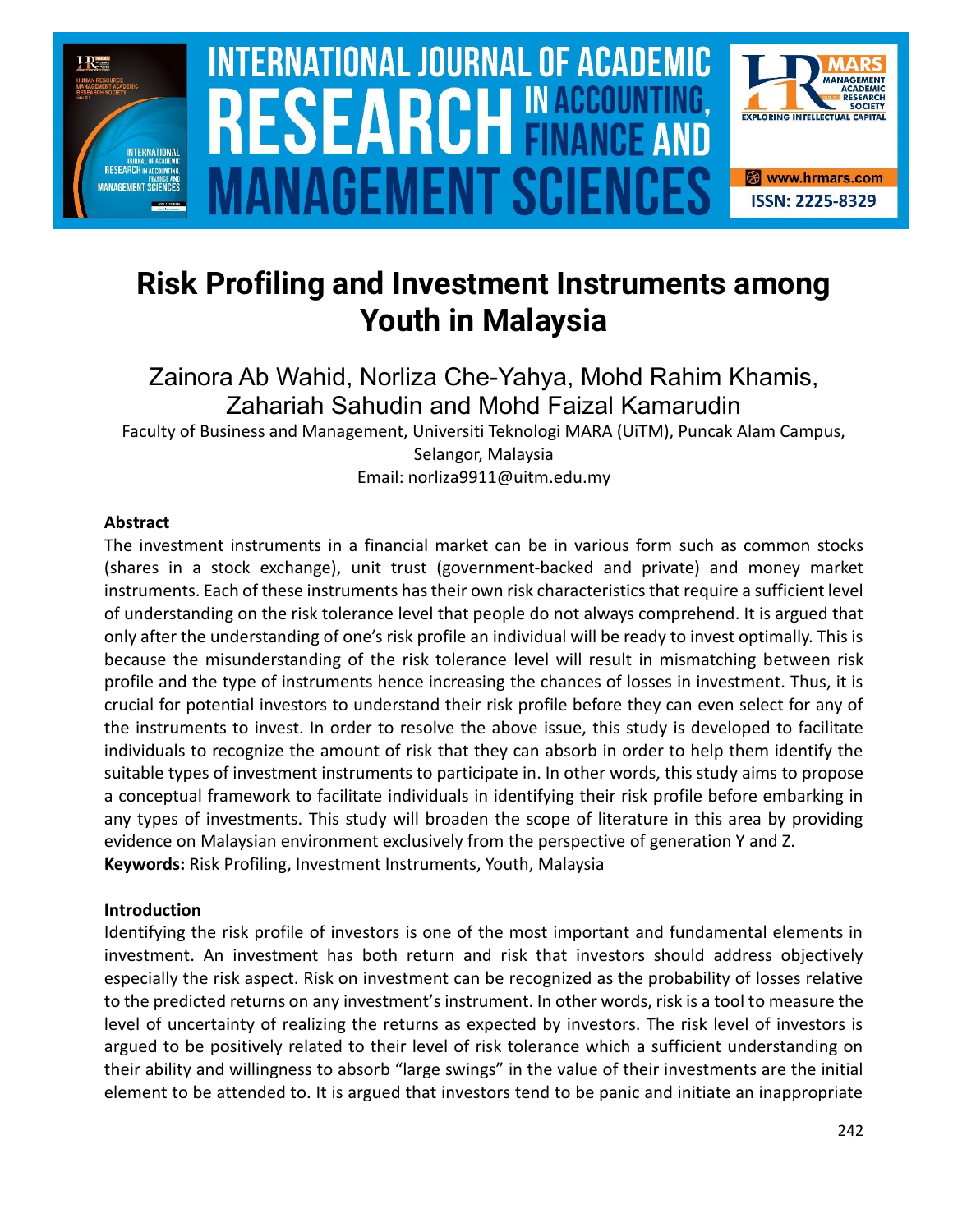#### **Vol. 1 1 , No. 1, 2021, E-ISSN: 2225-8329 © 2021 HRMARS**

investment decision (e.g., buy a share at the wrong time) if they do not initially understand their risk profile or level of risk for them to tolerate on every investment they participated. The inappropriate investment decision hence is viewed as primary cause to the increasing in the chances of losses in investment.

Despite the necessity for potential investors to understand their risk profile prior to the selection of any instruments to invest, not many have really assessed on their risk profile or risk tolerance. Risk tolerance assessments for investors can be done in many platforms including by responding for riskrelated surveys or questionnaires. These risk-related surveys or questionnaires will usually enable potential investors to review possible worst-case returns from different assets classes and investment categories as well as to assess their daily behavior and personality to get an idea of their comfortability in facing for an undesired outcome on investment and flexibility to rebuild their positivity in daily life.

There are numerous factors found that contribute to risk tolerance of an investor. Among others are an investor's investment time frame, amount of capital, future earning capacity, investment experience and personal value and assets. In general, investors will not be able to tolerate for greater risk when they are not provided with sufficient protection or more stable source of alternative funds available to support for any loss on investment. In other words, investors should be satisfied with investments that are suitable for them in the light of their circumstances and financial position. Therefore, the assessment of risk profile may not only assist investors to understand their risk tolerance but also to offer an information on a type of investor they are.

Similar to risk assessment on investment, the understanding of investors on their type will also lead them to know the type of investments they should venture. In general, investors can be categorized into at least four different types namely naive, conservative, aggressive and speculative. While naive type of investors may not be willing to accept for volatility, conservative investors are willing to accept little uncertainty in their investment portfolios. In the opposite of the first two types, aggressive investors tend to be market or investment-savvy. Sufficient understanding of investment instrument and their propensities allow this group of investors to be attached to investments that are highly uncertain in returns. A more risk taking ability should be portrayed by speculative investors who are likely to reach for maximizing returns with certain level of risks.

For instance, more experienced people in terms of age can be categorized as speculative investors due the perception that they will have more financial ability to absorb and recover from any loss in investment. Paradoxically, from another side of perception, young investors normally are better in managing their risk on investment. The rationale behind this is younger investors have longer time to save and therefore few setbacks would not throw them completely off course. This rationale is precisely why Gen Y and Z of investors should consider to invest in riskier investment instruments such as common stocks. In spite of the suggestion that Gen Y and Z are risk taking type of investors, an accurate or a more reflective understanding on their risk profile or risk tolerance should be assessed individually as different individual may embrace different abilities in accepting risk. Therefore, it is crucial for individuals to identify their own risk profile before making any decision on their investment.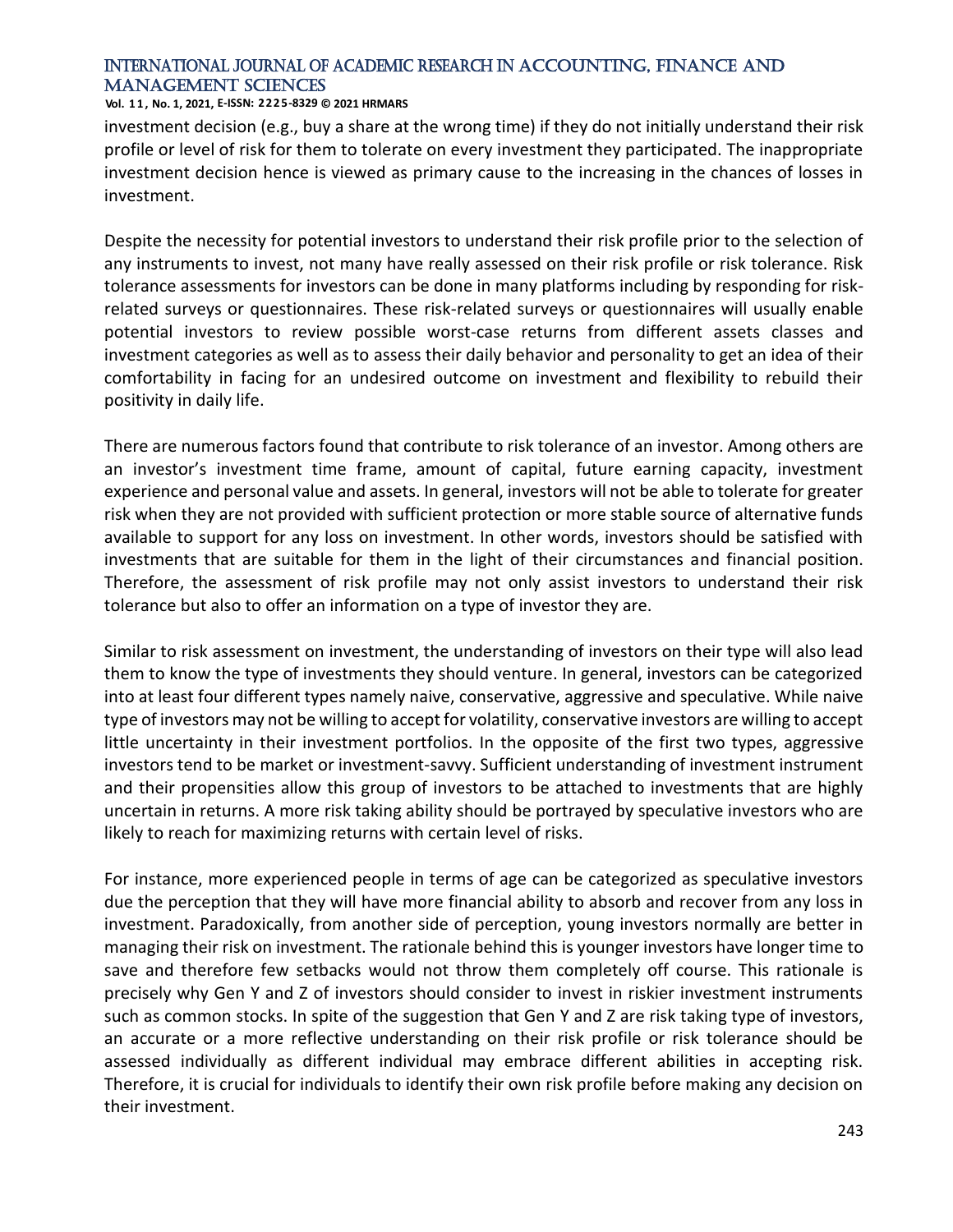**Vol. 1 1 , No. 1, 2021, E-ISSN: 2225-8329 © 2021 HRMARS**

Presently, there are few studies that focus on resolving mismatching risk profile and investment instruments. Most of the previous studies discussed about the financial literacy (Huston, 2010; Jorgensen & Savla, 2010; Shaari, Hasan, Mohamed, & Sabri, 2013; Tang, Baker, & Peter, 2015; Van Campenhout, 2015), factors determining bankruptcy among individuals (Jamlus-Rafdi, Mohamad-Puad, Shah-Shahar, Mat-Nor, & Shah Shahar, 2015) as well as efficiency in managing funds (Mamat-Zambi, Mohamad-Hassan, & Jaafar, 2013). Due to lack of findings on the issue on resolving mismatching between risk profile and investment instruments thus this study takes an opportunity:

- i. to facilitate individuals in determining their risk profile for investment
- ii. to assist individuals in identfying the type of investment instruments based on their risk profile.

## **Literature Review**

#### **Risk Profile**

An essential aspect of financial planning is risk profiling. Developing a full risk profile may extend for many meetings, and often involves questionnaires found in the academic literatures. According to Hunt (2016) this aspect of financial planning is so important because it gets to the heart of how the investor interacts with their financial world. For example, investors may have different propensities to make impulsive financial decisions that sabotage their long-term wealth creation goals, or they might be overly optimistic about the future and thus fail to save. While accounting or stock broking may deal with the quantitative aspects solely, financial planning is as much about knowing the psychology of the client and building a relationship of trust, as it is about achieving wealth for the client.

Besides that, Hoffmann, Post, and Pennings (2015) through their recent work in behavioral finance showed how investors' perceptions (i.e.,return expectations, risk tolerance, and risk perception) affect hypothetical trading and risk-taking behavior. The study finds that investor perceptions and changes therein are important drivers of actual trading and risk-taking behavior: Investors with higher levels of and upward revisions of return expectations are more likely to trade, have higher turnover, trade larger amounts per transaction, and use derivatives. Investors with higher levels of and upward revisions in risk tolerance are more likely to trade, have higher buy-sell ratios, use limit orders more frequently, and hold riskier portfolios. Investors with higher levels of risk perception are more likely to trade, have higher turnover, have lower buy-sell ratios, and hold riskier portfolios. The study gives an evidence that risk profile among the investor is very important to identify to get high return in investment activities.

#### **Investment Choices**

Investor risk profiling is at the heart of private wealth management. In theory, without proper knowledge of the investor's goals, time horizon, liquidity needs, and risk aversion, it is impossible to recommend suitable investments or build efficient long-term investment strategies for that investor. The investors need to analysis the investment factors carefully before making an investment decision. Risk and uncertainty is subjectively perceived and it involves psychological and emotional factors.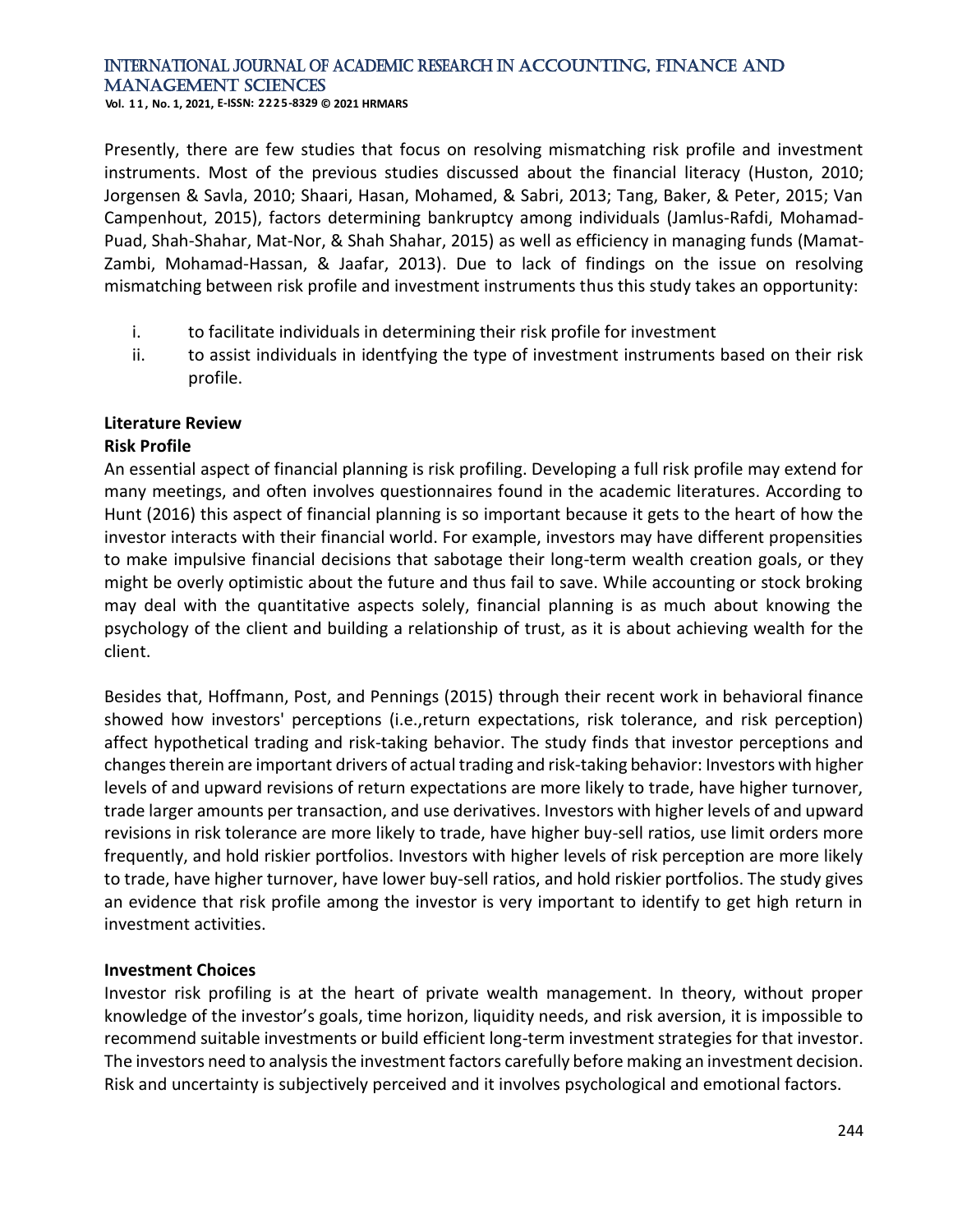#### **Vol. 1 1 , No. 1, 2021, E-ISSN: 2225-8329 © 2021 HRMARS**

According to Seetharaman, Niranjan, Patwa, and Kejriwal (2017) the investment objective and asset familiarity exert an impact on investor behavior, with asset familiarity having the strongest impact. Investor behavior, in turn, influences the choice of a portfolio of the investors. This study focused on the factors affecting individual investors' behavior and their portfolio. It supports the conventional views on the influence of the independent variables of investment objective, risk profile and asset familiarity on the perceived extent of investor behavior using the partial least square (PLS) technique in testing the hypotheses. It also examined how this perceived extent of investor behavior may predict the individual choice of portfolio and its performance. The study contributes to the importance of risk profiling in the investment choices by individuals.

Due to that, investment choices are closely related to elements that need to be had by everyone in making an investment decision, and the elements consist of financial behavior, financial knowledge, and financial attitude.

#### **Financial Behavior**

Financial behavior relates to how individuals react in making decisions with limited resources to finance their needs and wants. It includes how individuals manage their money by preparing the appropriate budget, nature of their saving and others (Bhushan & Medury, 2014; Kalekye & Memba, 2015). According to Atkinson and Messy (2012), financial behavior plays a vital role in individual plans for their consumption towards financial stability and indirectly enhances their financial literacy level.

Various studies found that financial behavior is one of the crucial elements of financial decision making. For instance, a study by Lusardi (2008), focused on investment planning. The study found that financial behavior influences women to decide for their investment planning during their retirement age. Another survey by Ronald and Grable (2009) produced evidence in their study that financial behavior has a relationship with an individual in the financial decision. Individuals with a lower level of financial risk tolerance will be facing difficulties in making a financial decision. Hence, to profile risk among individual and investment instruments choices, financial behavior is one element that needs to be considered based on previous studies that found that financial behavior and investment decision-making have relationships.

#### **Financial Knowledge**

Financial knowledge is a crucial dimension of financial literacy and it is considered a synonym of financial literacy (Huston, 2010). There are a lot of different views and opinions regarding the definition of financial knowledge. According Huston (2010) financial knowledge is the knowledge acquired through education and experience related explicitly to essential personal finance concepts and products. Hung et al (2009) considered financial knowledge as an individual's understanding of financial concepts. Hence, financial knowledge can be defined as the individual's ability to make decisions based on financial issues, concepts, and treated it as a pre-condition to make financial decisions effectively (Lusardi & Tufano, 2008).

According to Marsh (2006), financial knowledge can be measured through the level of understanding among individuals about the concept of personal finance. If they have a good understanding of the concept, they have a piece of good financial knowledge. Hence, it will influence an individual to make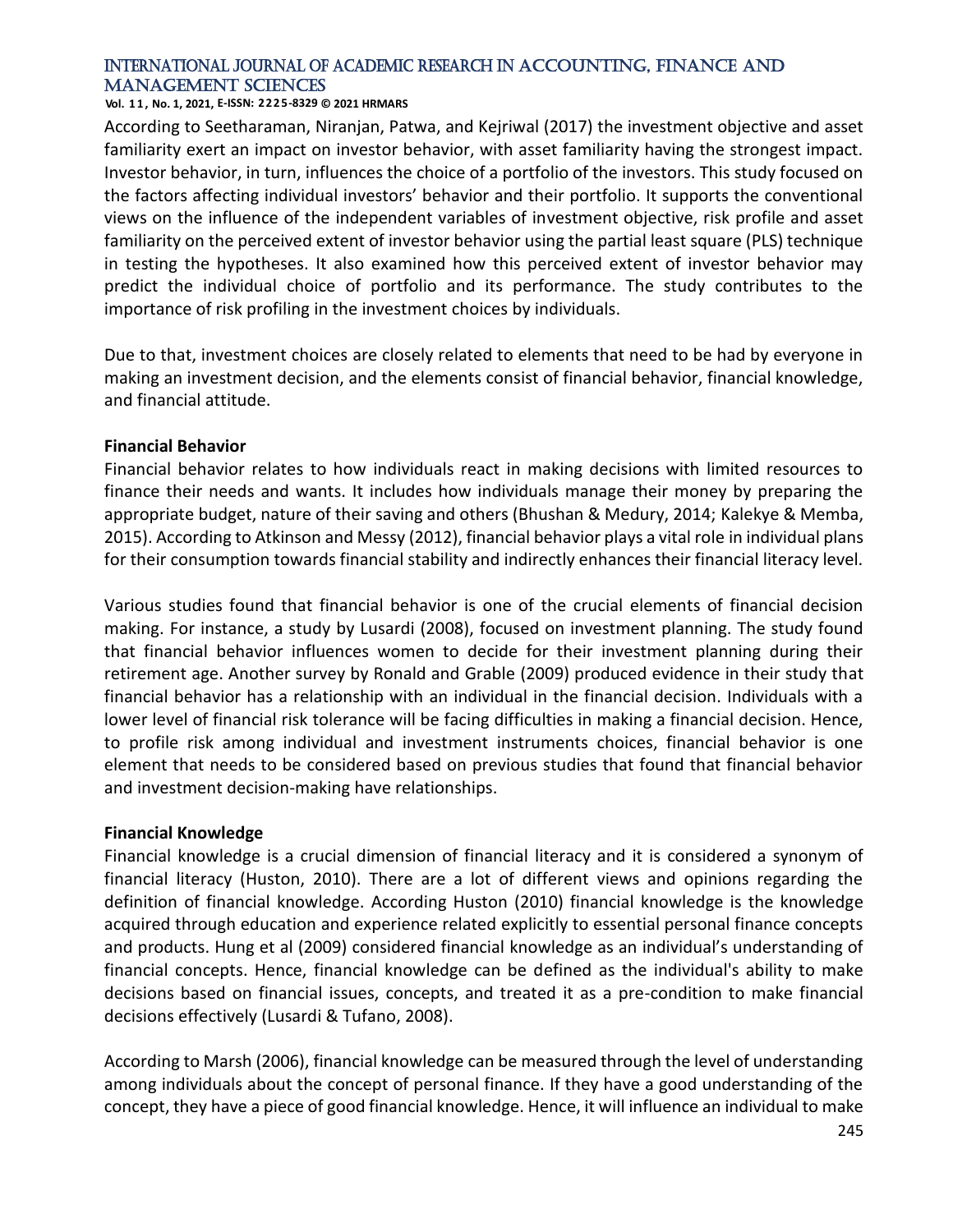#### **Vol. 1 1 , No. 1, 2021, E-ISSN: 2225-8329 © 2021 HRMARS**

decisions, especially related to financial management. It is proved by several studies that mentioned financial knowledge and financial decision closely related to each other. For instance, Muhamed and Abd. Razak (2012) explained how financial knowledge could improve university students' financial decision-making. The study found that 90 percent of students agree that the understanding of financial management can help them in doing financial planning for the future. Good financial knowledge and literacy are essential elements that need to considered when making investment decisions, as well as matching profit and risk profiles among investors. Ademola, Musa and Innocent (2019) also found that there is a significant effect between financial knowledge and investment decision making. Individuals or investors with good knowledge about the investment aspect will make a good financial decision in the market or vice versa. But, a study from Herdjiono and Damanik (2016) found that financial knowledge does not influence financial behavior because financial education is less effective in low-medium income countries or regions.

#### **Financial Attitude**

Financial attitudes can be defined as someone's beliefs, values, and psychological tendencies when making a financial decision. Faith and values are related to personal financial concepts; for instance, one believes that they must have an appropriate level of savings. The psychological tendency will affect how to evaluate financial management practices with some degree of agreement and disagreement. According Ajzen (1991) financial attitude is the predisposition to behave in a particular manner formed due to some economic and non-economic beliefs possessed by the individual on the outcome of specific behavior. Individuals with high financial attitudes were more likely to have a positive attitude towards financial planning (Murphy & Yetmar, 2010) spending behaviors (Jorgensen, Foster, Jensen & Vieira, 2017) and good decision making to doing something with their money (Dewi & Salwani, 2020). Due to that, financial attitudes can play as one of the critical elements that contribute to the individual want to decide to use their own money in investment as a tool to generate more money.

A study by Rai, Dua & Yadav (2019) found that financial attitudes can be recognized as important factors in examining financial literacy. The evidence is based on the study about the association between financial attitudes and financial literacy levels among working women in New Delhi, India. The finding synchronized with a lot of previous studies that focus on financial attitudes and financial literacy levels (Arora, 2016; Haque & Zulfiqar, 2015; Huston, 2010). Another study by Bhushan and Medury (2014) also mentioned that to enhance financial literacy among generations, the most important thing that needs to be focused on should be developing favorable financial attitudes among the people of the country.

#### **Research Methodology**

This study develops and employs questionnaires to help individuals determine their risk profile as its primary data collection method. The respondents of the surveys will be Malaysian youth aged between 25 to 39 years old. This study is based on data collection through a well-structured questionnaire. To measure the financial behavior and financial attitude questions adopted from Shockey (2002) and OECD (2013) covered savings behavior, bill, loan repayment behavior, responsible investment behavior, financial planning behavior, risk attitude, the stress in handling finances and satisfaction with the financial situation. A study by Bhushan and Medury (2014) and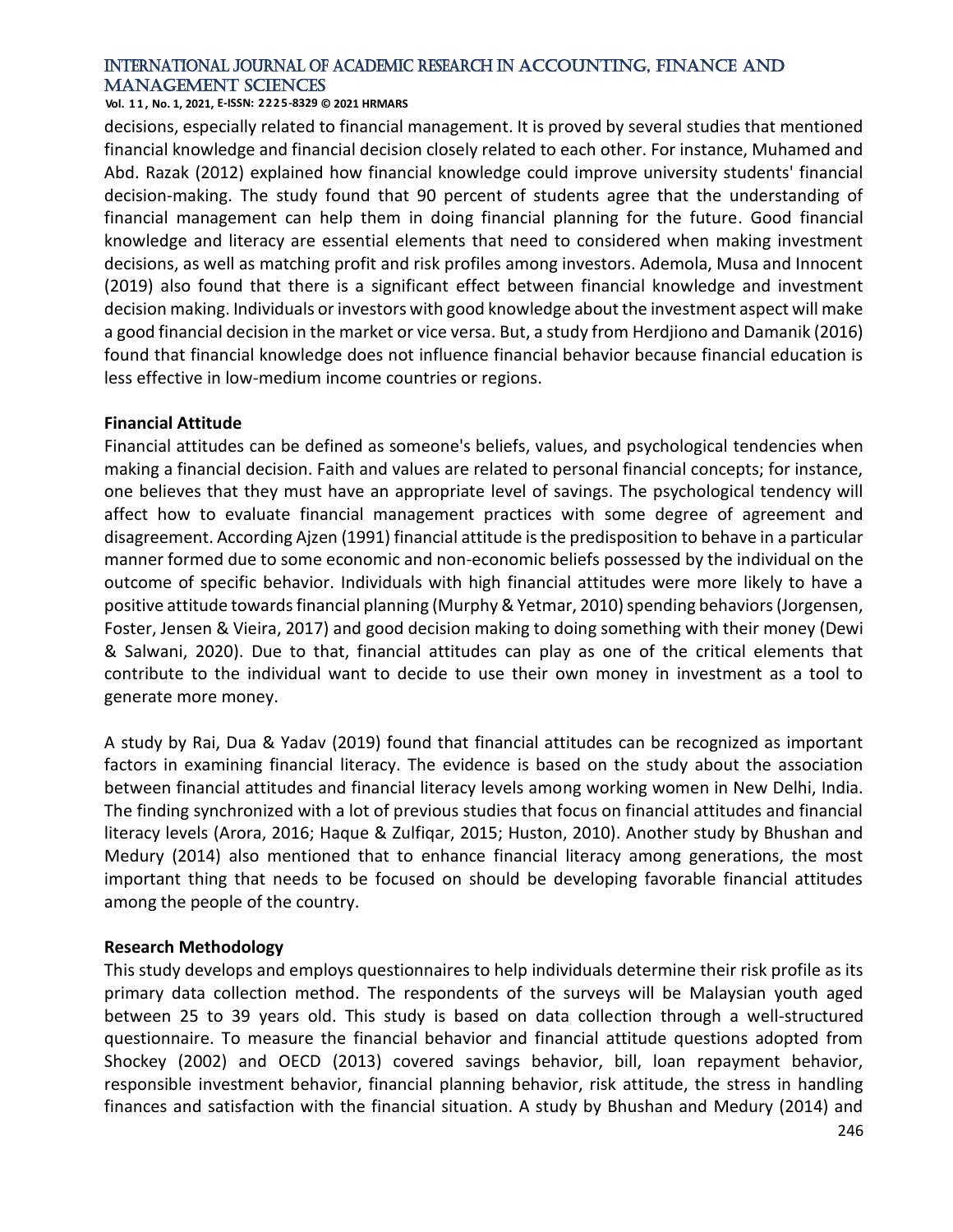**Vol. 1 1 , No. 1, 2021, E-ISSN: 2225-8329 © 2021 HRMARS**

Hasler and Lusardi (2017) used to measure financial knowledge and the questions related to financial numeracy, savings and investments, borrowings, insurance, risk, and return. Simple random sampling technique will be used due to the big population and sample size involved. For population, youth age between 25 to 39 years in Klang Valley will become the repondents in this study. In terms of sample size, this study will simply adopt the process of determining the sample size for a population, by using Krejcie and Morgan table. The table came up with a table using sample size formula for population. Data will be analyzed using the Microsoft Office Excel software. This is because after respondents answer the questionnaires data will be gathered to identify their risk profile and investment instruments.

## **Empirical Results and Discussion**

All data collected were analyzed, whereby all statistical results obtained would be described accordingly. Table 1 displays a summary of the descriptive results obtained in this study.

| Demographic              | Frequency | Percentage     |
|--------------------------|-----------|----------------|
| Age                      |           |                |
| 25-29                    | 205       | 64             |
| 30-39                    | 117       | 36             |
| Gender                   |           |                |
| Male                     | 123       | 38             |
| Female                   | 199       | 62             |
| Level of Income          |           |                |
| 1000-2000                | 87        | 27             |
| 2001-3000                | 82        | 26             |
| 3001-4000                | 52        | 16             |
| 4001-5000                | 46        | 14             |
| More than 5000           | 55        | 17             |
| <b>Maritial Status</b>   |           |                |
| Single                   | 180       | 56             |
| Married                  | 142       | 44             |
| <b>Education</b>         |           |                |
| Secondary                | 18        | 6              |
| University               | 304       | 94             |
| <b>Employment Status</b> |           |                |
| Student                  | 11        | $\overline{a}$ |
| <b>Full Time</b>         | 239       | 74             |
| Self Employed            | 41        | 13             |
| Part Time                | 17        | 5              |
| Others                   | 14        | 4              |

#### **Table 1: Descriptive Results**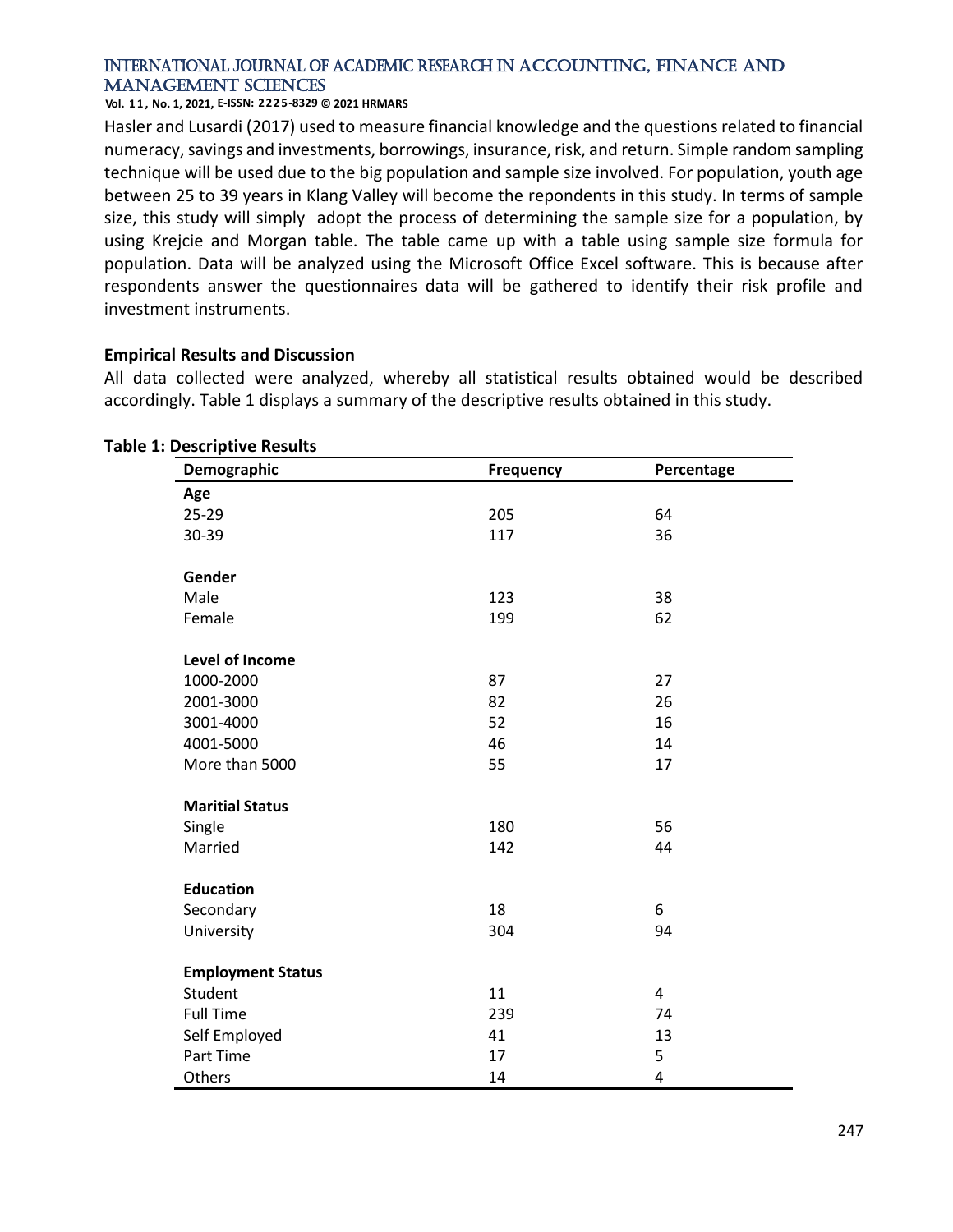**Vol. 1 1 , No. 1, 2021, E-ISSN: 2225-8329 © 2021 HRMARS**

#### **Figure 1: Risk Profile and Gender**



The socio-demographics information obtained in this study is demonstrated in Figure 1. In terms of gender, a larger percentage that is 61.8 percent of the respondents is female, which was consistent with the national overall population average. On the other hand, the remaining 38.2 percent is male. Out of 199 female respondents, 42.71 percent can be categorized as conservative and another 57.3 percent as aggressive in investing their money. Conversely, there are 40.65 percent and 59.3 percent of male respondents can be categorized as conservative and aggressive respectively, in their types of risk profile.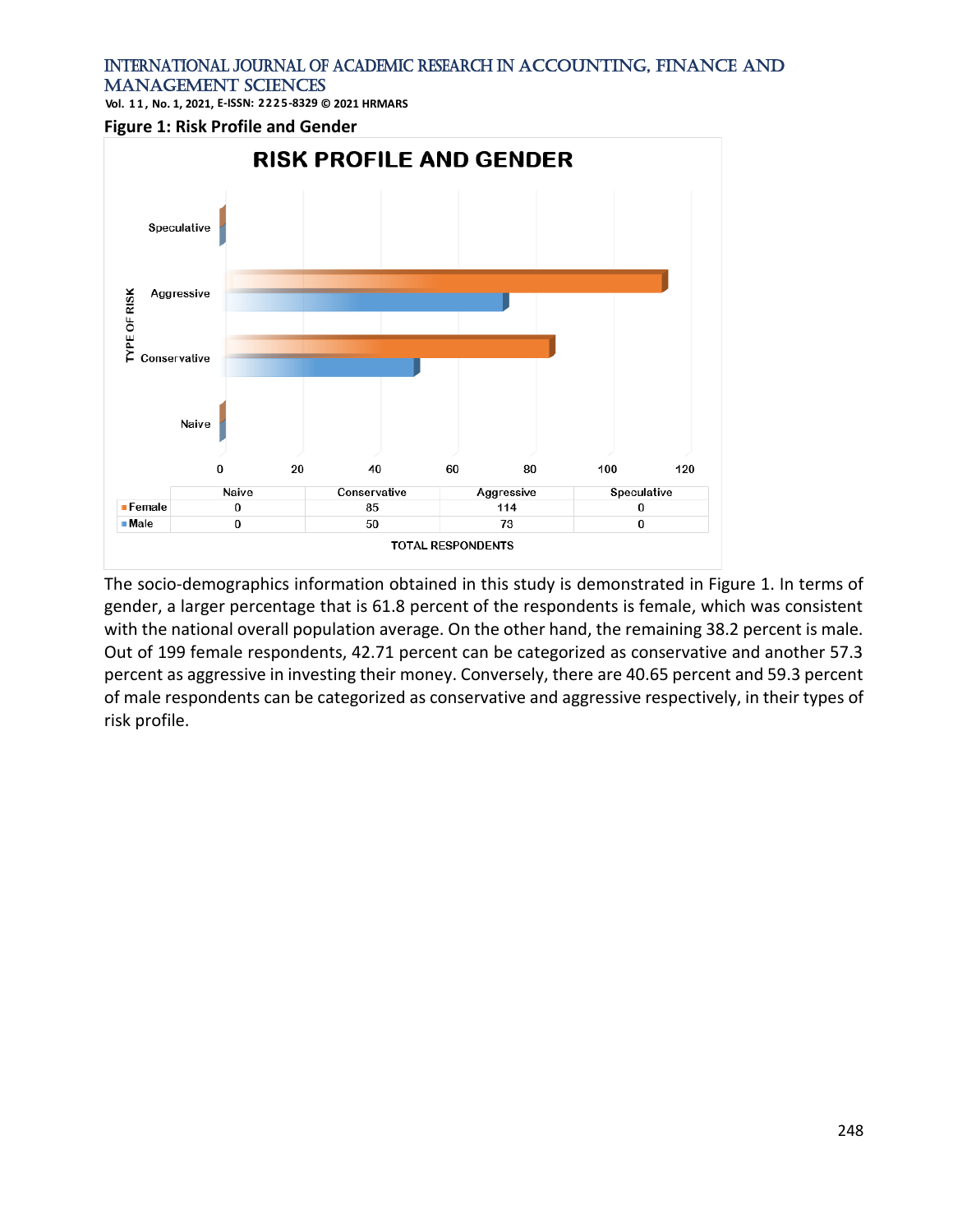**Vol. 1 1 , No. 1, 2021, E-ISSN: 2225-8329 © 2021 HRMARS**

**Figure 2: Risk Profile and Marital Status**



The total respondents also consist of married and single individual. From our sample, in Figure 2, 44.1 percent are married individuals, while the remaining 55.9 percent were still single. When we look at the overall sample, 41.9 percent is conservative and 58.1 percent aggressive. Additionally, out of the conservative types of risk profile, 45.2 percent is married and the balance of 54.8 percent single. It simply shows that, there are greater number of single individuals is categorized under conservative as compared to married individual. Alternatively, there are 56.7 percent of single individual is aggressive and only 43.3 percent is married. This indicates that, there are more single individual are aggressive compared to married individuals. This can clearly confirm that single individuals invest more than the married individuals. This may be because married individuals need more money to pay for their family commitments.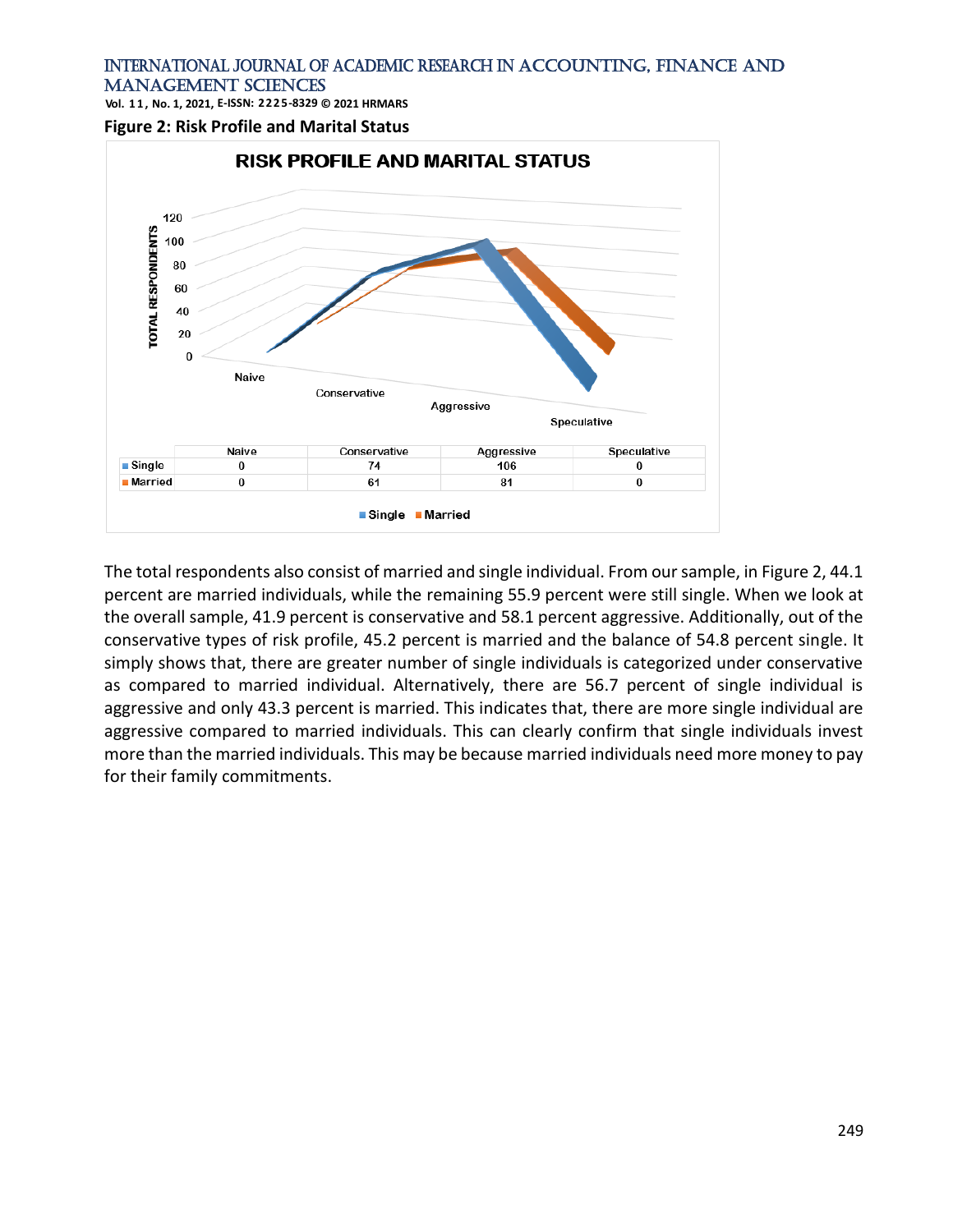**Vol. 1 1 , No. 1, 2021, E-ISSN: 2225-8329 © 2021 HRMARS**

**Figure 3: Income and Risk Profile**



As shown in Figure 3, we found that majority of the respondents (52.5 percent) recorded a monthly income of less than RM3,000, which classified them into the B40 category. In contrast, 30.4 percent possessed a monthly income between RM3,001 to RM5,000, while 17.1 percent respondents had an income more than RM5,000. The interesting part of our findings is, 29.6 percent of the lower income group, which is from RM1,000 to RM2,000 are majority and active group for conventional category. Meanwhile, for aggressive category, 29.95 percent comes from individual who possessed a monthly income between RM2,001 to RM3,000. As the results, however, revealed a greater percentage of respondents who earned less than RM3,000 for their monthly income.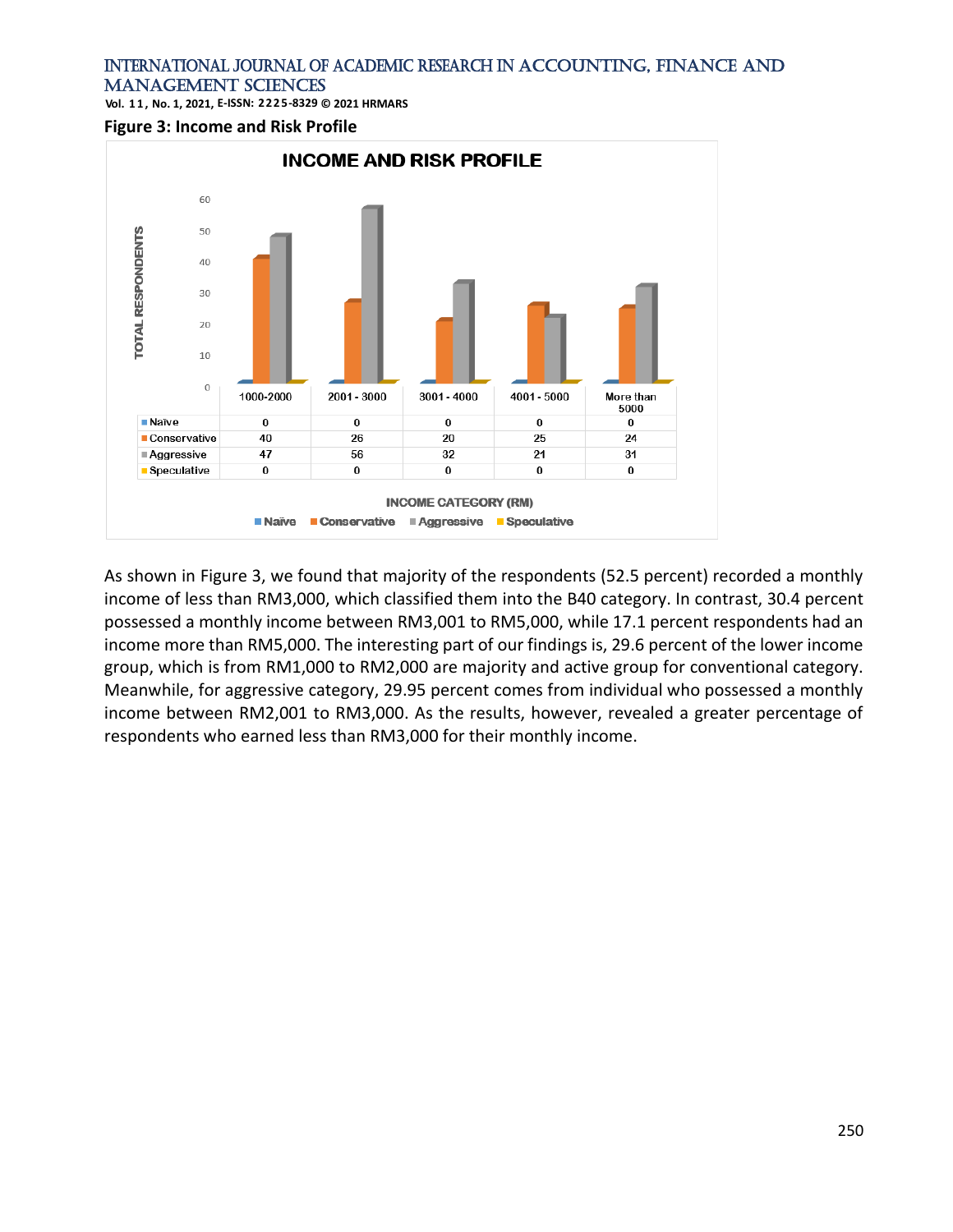**Vol. 1 1 , No. 1, 2021, E-ISSN: 2225-8329 © 2021 HRMARS**

**Figure 4: Aggressive Risk Profile and Level of Income**



As we can see in Figure 4 below, for the Aggressive category, which is 30 percent comes from individual who possessed a monthly income between RM2,001 to RM3,000. Followed by 25 percent, comes from individual who possessed a monthly income between RM1000 to RM2,000. Next, 17 percent and 11 percent, which comes from those who possessed a monthly income between RM3,001 to RM4,000 and RM4,001 to RM5,000 respectively. And finally, another 17 percent, which comes from those who possessed a monthly income more than RM5,000.



On the other hand, for Conservative category, as displayed in Figure 5, the biggest portion is 29.6 percent. It comes from individual who possessed a monthly income between RM1,000 to RM2,000. Then, it is followed by 19.3 percent and 18.5 percent, from those who possessed a monthly income between RM2,001 to RM3,000, and between RM4,001 to RM5,000 respectively. Subsequently, it goes along with 17.8 percent, which the income earner is more than RM5,000. And lastly, the smallest percentage is 14.8 percent which comes from those who earned Rm3,001 to RM4,000.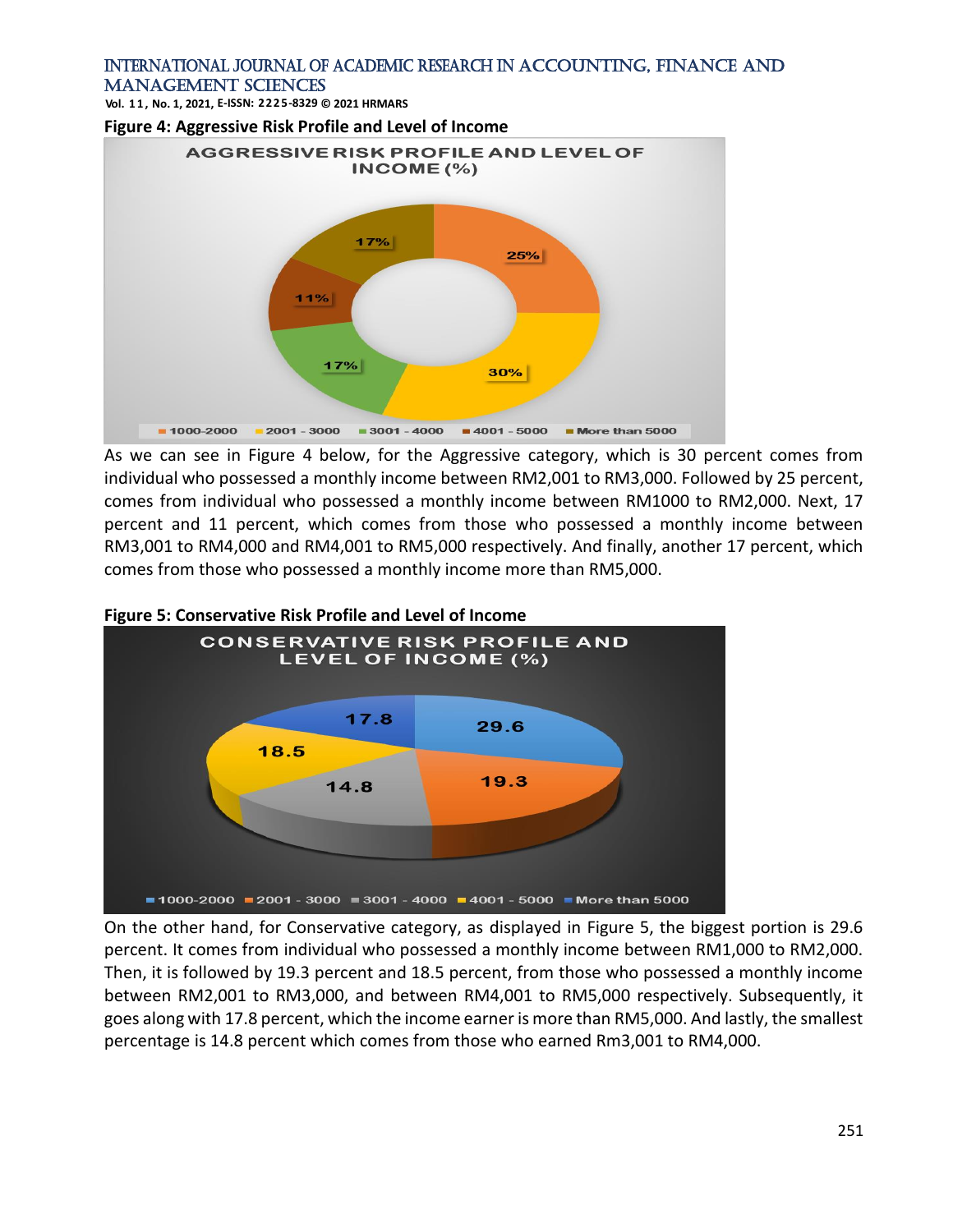#### **Vol. 1 1 , No. 1, 2021, E-ISSN: 2225-8329 © 2021 HRMARS**

From both pie chart above, it can be concluded that, individual who possessed a monthly income between RM1,000 to RM2,000, are the ones who have Aggressive and Conservative Risk Profile. Surprisingly, those who earned RM5,000 and above, becomes among the lowest proportion who have Aggressive and Conservative Risk Profile.



## **Figure 6: Age and Risk Profile**

Last but not least, in term of age, as shown in Figure 6, the highest percentage of respondents for Aggressive category are comes from the age group between 20 to 29 years (62 percent), followed by 30 to 39 years (51.3 percent). On the other hand, for conservative category, the age group between 20 to 29 years (38 percent), followed by 30 to 39 years (48.7 percent).

Moreover, slightly more than half of the respondents (52.5 percent) had a very low income, denoting the definite need for more information and guidance about financial readiness for this group of relatively younger respondents. Remarkably, these respondents indicated that they did not have sufficient income for living expenses. Similarly, almost half (27.0 percent) generated income merely sufficient for their basic needs. With the depressed real wage growth, the data indicated that the respondents were just able to meet day-to-day expenses, whereby only 17.1 percent had enough income to live comfortably with some savings.

# **Conclusion and Recommendations**

This study aimed to match risk profile and financial instruments to achieve better understanding regarding the issue of mismatching risk profile and financial instruments. The investigation includes an analysis of the risk profile among youth in Malaysia. In fulfilling the objectives of this paper, the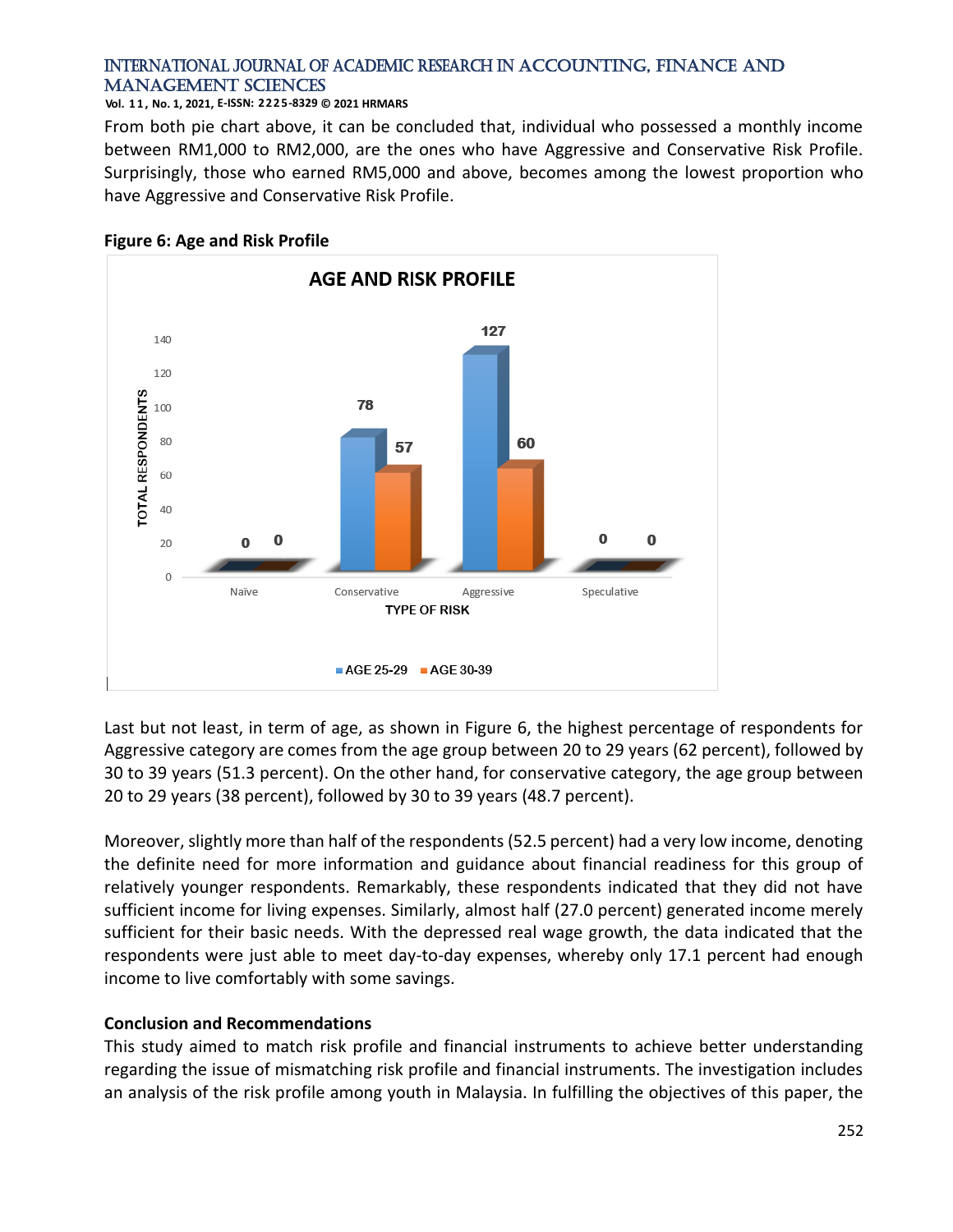**Vol. 1 1 , No. 1, 2021, E-ISSN: 2225-8329 © 2021 HRMARS**

descriptive statistics was analyzed to show the group of youth and their risk profiling. Result shown that, from the four categories of risk profile; naive, conservative, aggressive and speculative, most of respondents came from group of conservative and aggressive category of risk profile. None of the respondents are represented from the naive and speculative category of risk profile. This shows that the youths are very cautions in making decisions related investment activities. They could be consent about safety on their income compared to high return received. Other than that, the lack of knowledge about financial market environment also will influence them in making decision to select which financial instruments suit with them. Moreover, this study also provides a useful insight and information to help individuals, especially the beginners on investment to identify their risk tolerance level before embarking on any investment activities. At the same time, this study could also assist individuals to improve their investment skills.

Hence, the findings of this study can provide a few contributions in the context of the wealth or asset allocation process. This context is an investment strategy that tries to minimize risk and maximize profit or return in an investment portfolio. To achieve the objective, the individual needs to understand their risk profile before selecting suitable investment instruments to invest in. Accordingly, the risk profile can be considered as one of the crucial aspects of a successful investor in wealth allocation. With the understanding of his/her risk profile and investment instruments, an individual should be able to develop an appropriate investment policy statement and, also portfolio management process. Investment policy statement requires the individual to plan his/her investment strategy, objectives, and risk tolerance. Simultaneously, the portfolio management process is for the individual to create and maintain a portfolio to meet his/her goals. Without proper understanding on his/her risk profile with suitable investment, an uninformed or a bias investment decision in asset and wealth allocation can be expected to occur, especially among youths or a young group of investors.

It is recommended that future researchers to test other factors that may influence the adoption and implementation of risk profiling in investments. The factors may include a more comprehensive demographic profile such as whether the respondents are from urban or rural areas, also whether they work with public or private companies and many others. This conceptual paper is subjected to some limitations surrounding similar conceptual academic works.

#### **Acknowledgement**

The authors would like to acknowledge that this article is part of a research project funded by of the Faculty of Business and Management, Universiti Teknologi MARA. Project ID: 600-IRMI 5/3/DDF (FPP) (020/2019).

#### **References**

- Ademola, S. A., Musa, A. S., & Innocent, I. O. (2019). Moderating Effect of Risk Perception on Financial Knowledge, Literacy and Investment Decision. *American International Journal of Economics and Finance Research*, *1*(1), 34-44.
- Ajzen, I. (1991). The theory of planned behavior. *Organizational Behavior and Human Decision Processes*, 50, 179–211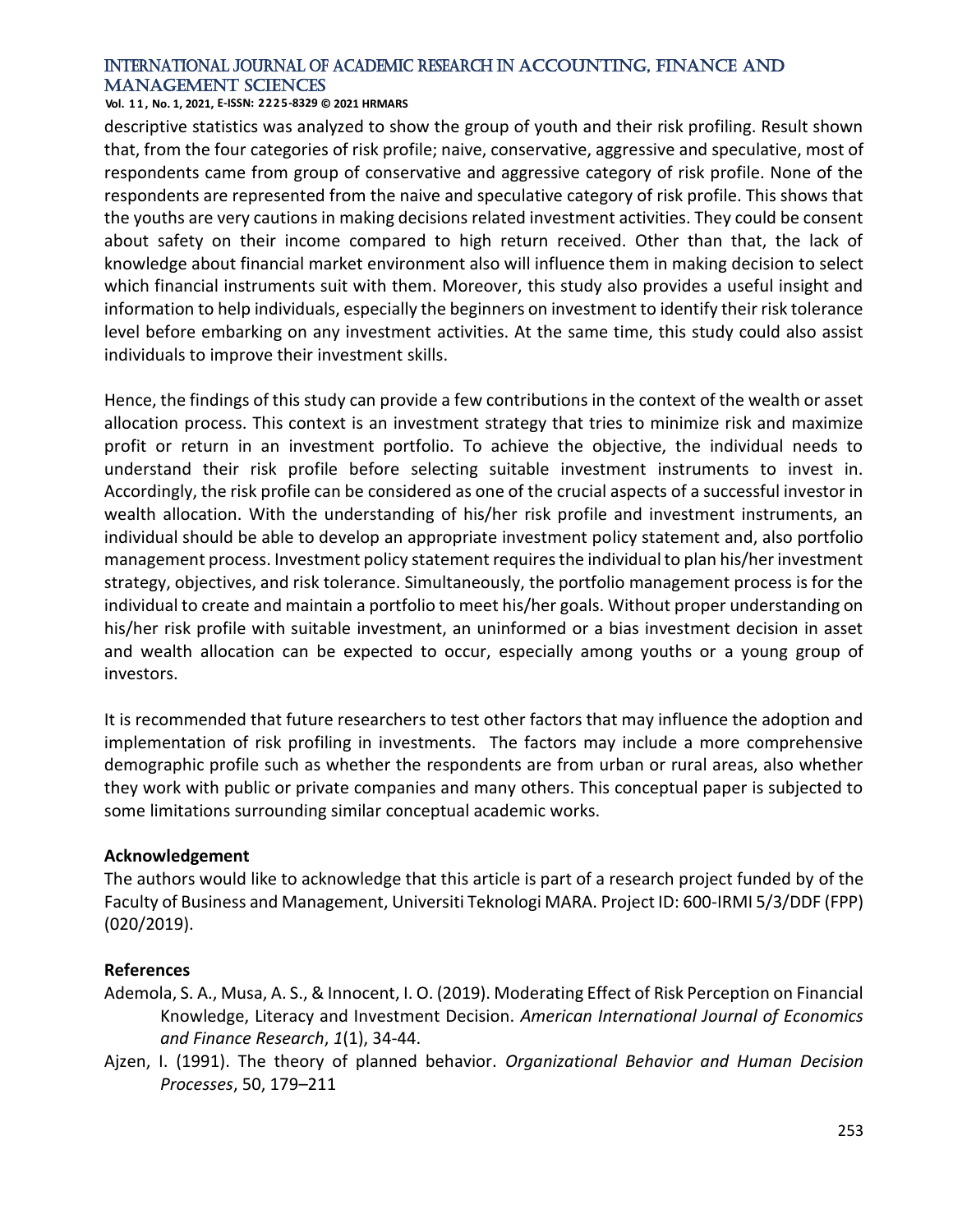**Vol. 1 1 , No. 1, 2021, E-ISSN: 2225-8329 © 2021 HRMARS**

- Arora, A. (2016). Assessment of financial literacy among working Indian women. *Business Analyst*, 36(2), 219–237.
- Atkinson, A., Messy, F. A. (2012). *Measuring financial literacy: Results of the OECD/International Network on Financial Education (INFE) pilot study*
- Bhushan, P., Medury, Y. (2014). An empirical analysis of inter linkages between financial attitudes, financial behavior and financial knowledge of salaried individuals. *Indian Journal of Commerce and Management Studies*, 5(3), 58.
- Dewi, A. S., & Salwani, U. D. (2020). The influence of financial attitudes, financial literacy, and parental income on personal financial management (A case study of students of Bandung). In Managing Learning Organization in Industry 4.0: *Proceedings of the International Seminar and Conference on Learning Organization (ISCLO 2019*), Bandung, Indonesia, October 9-10, 2019 (p. 261). Routledge.
- Hasler, A., Lusardi, A. (2017). *The gender gap in financial literacy: A global perspective*. Washington, DC: Global Financial Literacy Excellence Center, The George Washington University School of **Business**
- Haque, A., & Zulfiqar, M. (2015). Women's economic empowerment through financial literacy, financial attitude and financial wellbeing. *Research Journal of Finance & Accounting*, 6(21), 57–66.
- Herdjiono, I., & Damanik, L. A. (2016). Pengaruh financial attitude, financial knowledge, parental income terhadap financial management behavior. *Jurnal Manajemen Teori dan Terapan| Journal of Theory and Applied Management*, *9*(3).
- Hoffmann, A. O., Post, T., & Pennings, J. M. (2015). How investor perceptions drive actual trading and risk-taking behavior. *Journal of Behavioral Finance, 16*(1), 94-103.
- Hasler, A., & Lusardi, A. (2017). The gender gap in financial literacy: A global perspective. Washington, DC: Global Financial Literacy Excellence Center, The George Washington University School of **Business**
- Hunt, K. (2016). Investment Risk Profiling: Lessons from Psychology. *Financial Planning Research Journal 2 (2*), 49-54
- Huston, S. J. (2010). Measuring financial literacy. *Journal of Consumer Affairs, 44*(2), 296-316.
- Jamlus-Rafdi, N., Mohamad-Puad, N. A., Shah-Shahar, W. S., Mat-Nor, F., & Shah Shahar, W. S. (2015). Faktor-Faktor Muflis di Kalangan Belia. *Proceeding of the 2nd International Conference on Management and Muamalah 2015 (2ndICoMM) 16th – 17th November 2015*, 484-488.
- Jorgensen, B. L., & Savla, J. (2010). Financial literacy of young adults: The mportance of parental socialization. *Family relations, 59*(4), 465-478.
- Kalekye, P., Memba, F. (2015). The role of financial literacy on the profitability of women owned enterprises in Kitui Town, Kitui Country, Kenya. *International Journal of Science & Research*, 4(6), 2360–2365.
- Lusardi, A., Mitchell, O. S., and Curto, V. (2006). Financial literacy among the young. Journal of Consumer Affairs, 44(2), 358–380
- Mamat-Zambi, N., Mohamad-Hassan, H., & Jaafar, S. B. (2013). Hubungan antara Amalan Pengurusan Kewangan Pelajar dan Kursus PA305: Pengurusan Kewangan Peribadi - Satu kajian kes di Politeknik Tuanku Sultanah Bahiyah. *Technical And Education Colloquium (TEC) PTSB*, 25-31. doi:http://ecrim.ptsb.edu.my/file/20150209071437.pdf